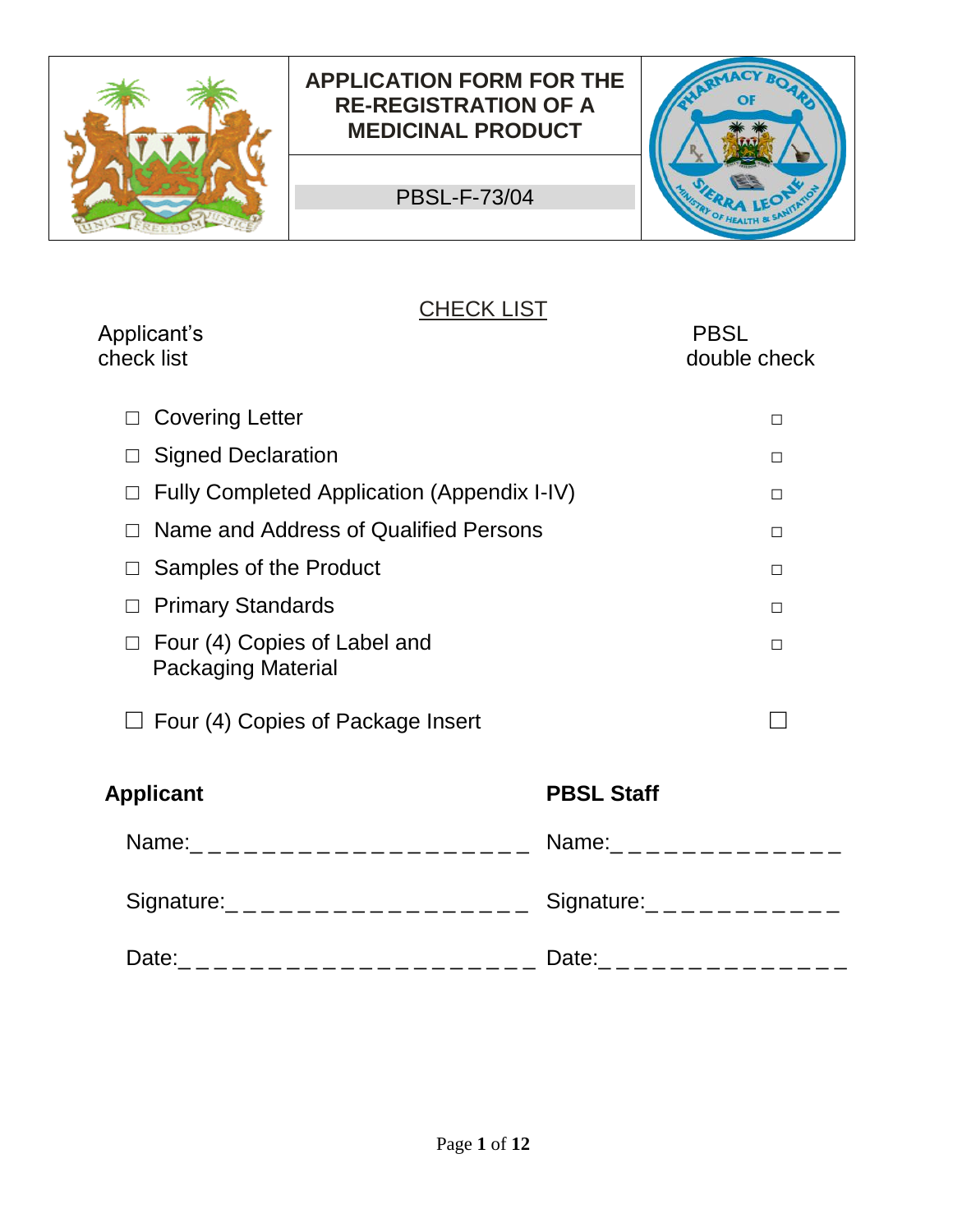

PBSL-F-73/04



### **APPLICATION FORM FOR THE RE- REGISTRATION OF A MEDICINAL PRODUCT**

(To be submitted in duplicate)

Cover letter addressed to:

**THE PHARMACY BOARD OF SIERRA LEONE CENTRAL MEDICAL STORES COMPOUND NEW ENGLANDVILLE JOMO KENYATTA ROAD FREETOWN SIERRA LEONE P. M. B. 322 E-mail: [pharmbdsl@hotmail.com](mailto:pharmbdsl@hotmail.com)** 

Samples and printed matter should be forwarded to the Board through the local agent; Customs duty and clearance to be effected by the applicant in all instances.

#### **A. PARTICULARS OF PRODUCT**

| Dosage form:Strength:Colour:                                                 |  |
|------------------------------------------------------------------------------|--|
|                                                                              |  |
|                                                                              |  |
| Category of distribution:                                                    |  |
| Restricted prescription-only distribution<br>(specify, e.g., hospitals only) |  |
| Scheduled narcotic                                                           |  |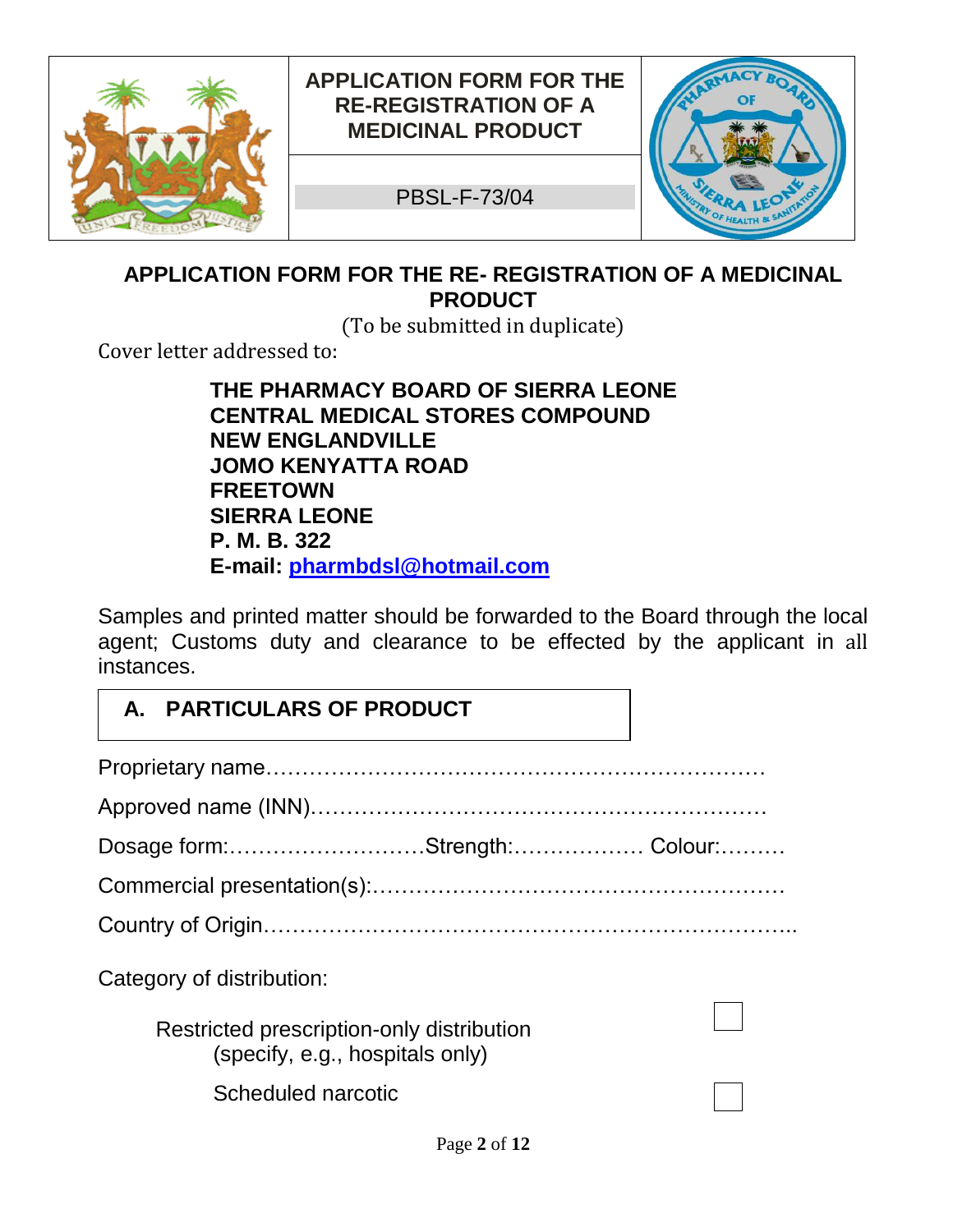|     | <b>APPLICATION FORM FOR THE</b><br><b>RE-REGISTRATION OF A</b><br><b>MEDICINAL PRODUCT</b> |  |  |
|-----|--------------------------------------------------------------------------------------------|--|--|
|     | <b>PBSL-F-73/04</b>                                                                        |  |  |
|     | POM (Prescription only medicines)                                                          |  |  |
|     | P (Pharmacy medicine)                                                                      |  |  |
|     | OTC (Over-the-counter medicine)                                                            |  |  |
|     |                                                                                            |  |  |
|     |                                                                                            |  |  |
|     | <b>B. PARTICULARS OF APPLICANT</b>                                                         |  |  |
|     |                                                                                            |  |  |
|     |                                                                                            |  |  |
|     |                                                                                            |  |  |
|     |                                                                                            |  |  |
|     |                                                                                            |  |  |
|     |                                                                                            |  |  |
|     |                                                                                            |  |  |
|     |                                                                                            |  |  |
|     |                                                                                            |  |  |
|     |                                                                                            |  |  |
| N.B | Post office Box or Private mail Bag unacceptable.                                          |  |  |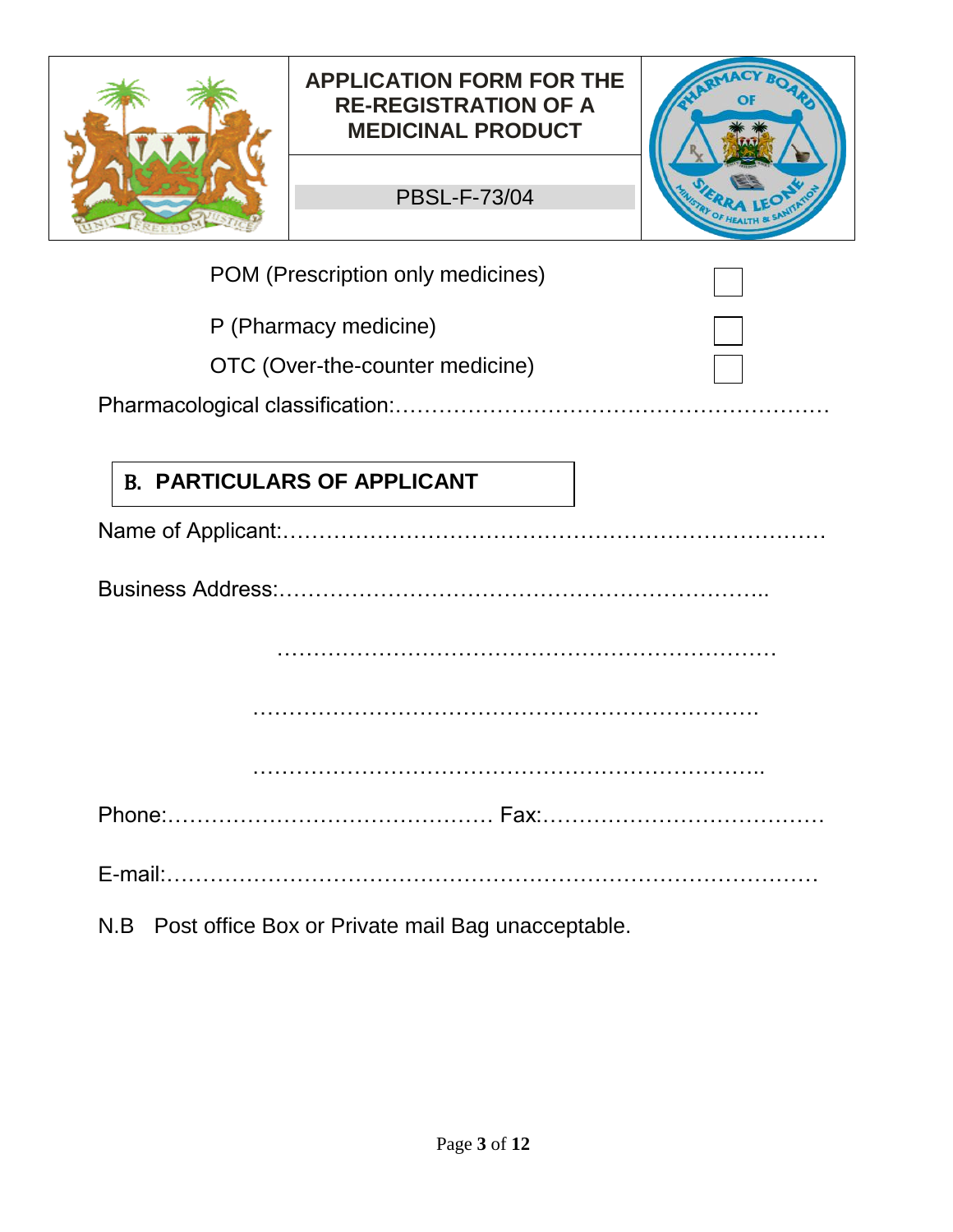

PBSL-F-73/04



## C. PARTICULARS OF MANUFACTURER

| <u> La construcción de la construcción de la construcción de la construcción de la construcción de la construcción de la construcción de la construcción de la construcción de la construcción de la construcción de la construc</u> |
|--------------------------------------------------------------------------------------------------------------------------------------------------------------------------------------------------------------------------------------|
|                                                                                                                                                                                                                                      |
|                                                                                                                                                                                                                                      |
|                                                                                                                                                                                                                                      |
|                                                                                                                                                                                                                                      |
|                                                                                                                                                                                                                                      |
|                                                                                                                                                                                                                                      |
|                                                                                                                                                                                                                                      |
|                                                                                                                                                                                                                                      |
| N.B Post office Box or Private mail Bag unacceptable.                                                                                                                                                                                |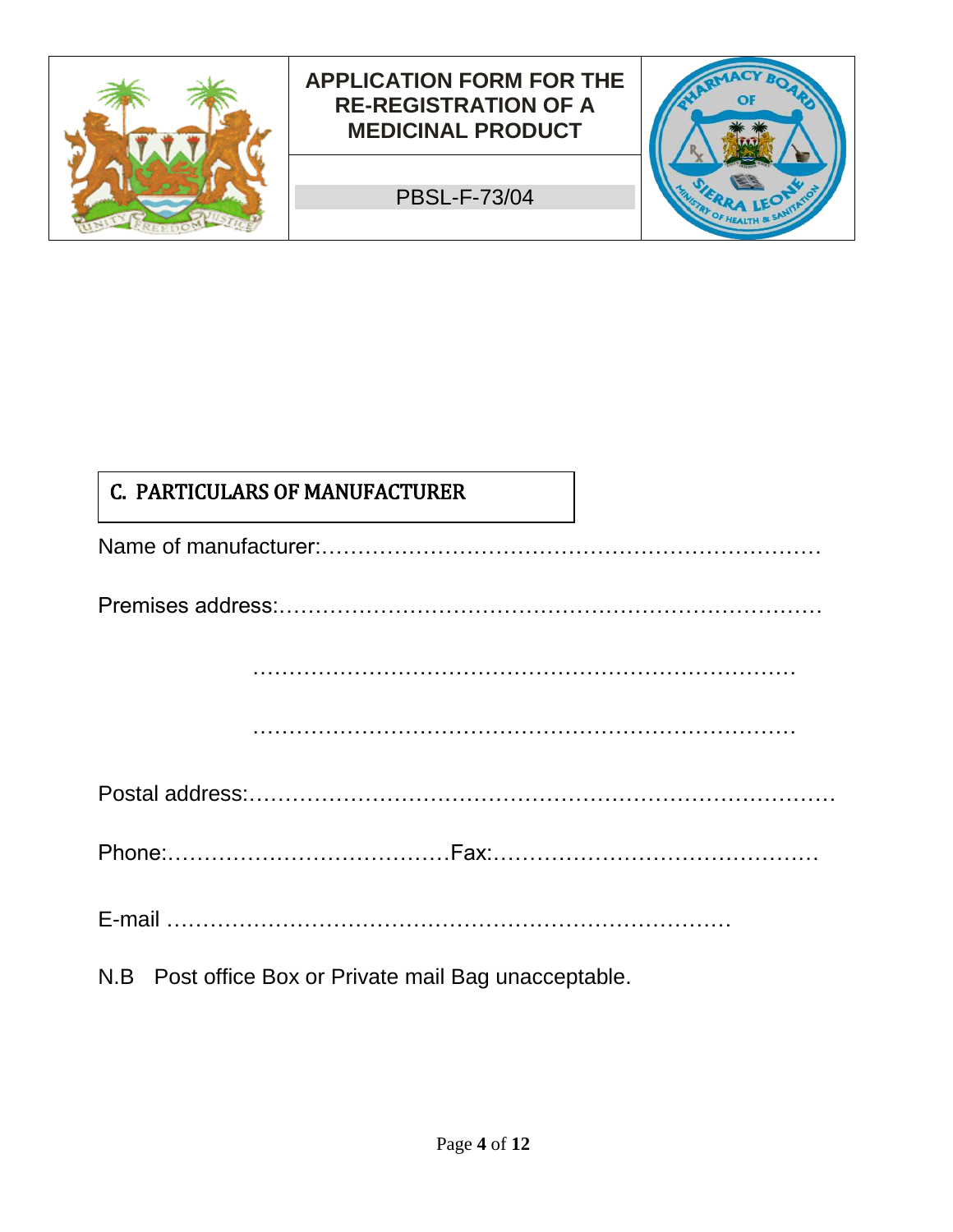

PBSL-F-73/04



# **D. PARTICULARS OF LOCAL AGENT**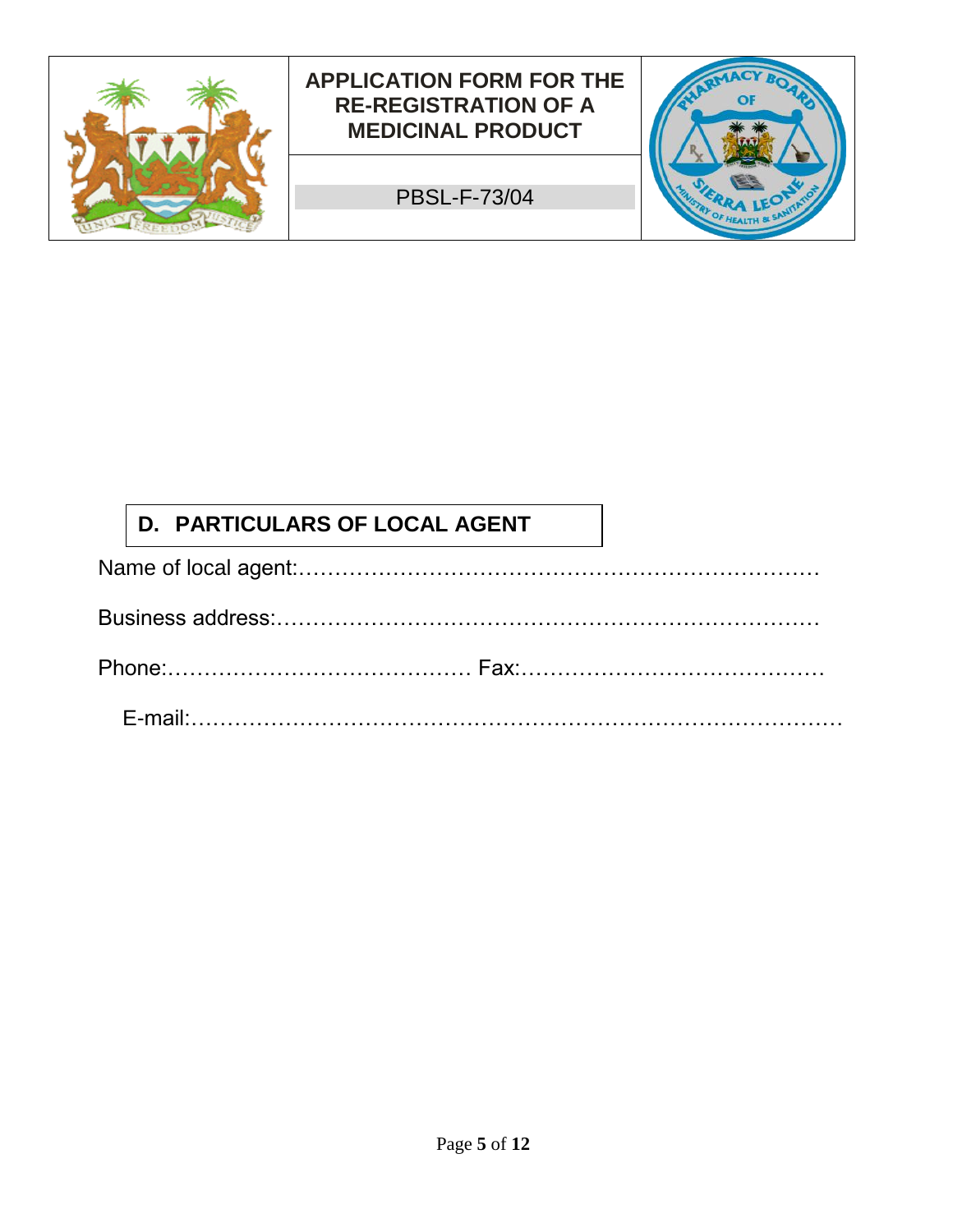

PBSL-F-73/04



#### **Communist Certification E. CERTIFICATION BY A RESPONSIBLE PERSON IN THE APPLICANT COMPANY**

I the undersigned certify that all the information in the accompanying documentation concerning this application for re-registration for:

| is correct and true, and reflects the total information available. |
|--------------------------------------------------------------------|
|                                                                    |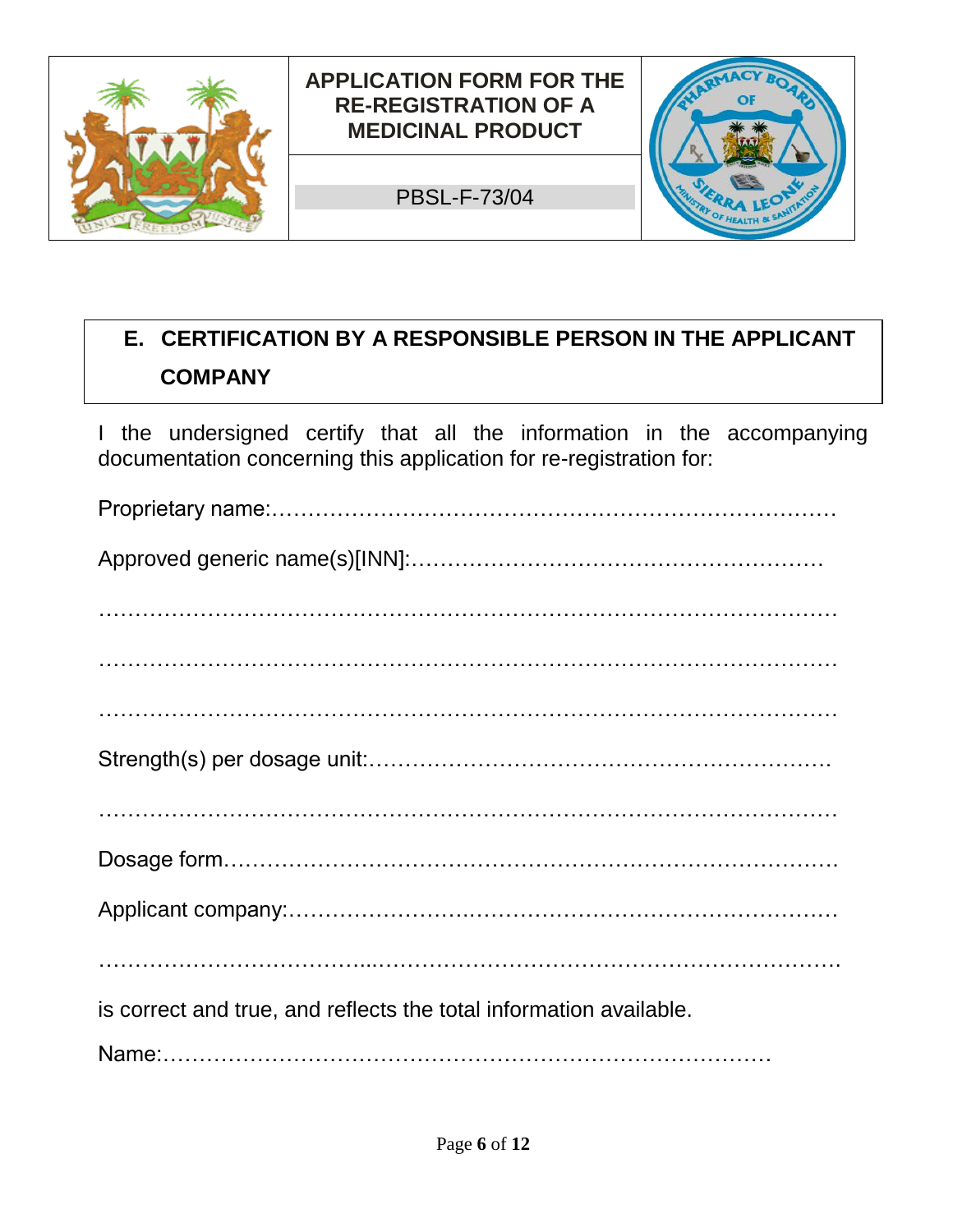

Position in company:………………………………………………………………..

Signature:…………………………………………………………………………….

Date:…………………………………………… Official Stamp:………………….

### APPENDIX I

#### GENERAL PRODUCT SPECIFICATIONS

Name of drug………………………………………………………………………

Name of applicant…………………………………………………………………

Dosage form……………………… Strength……………… Colour………………

(a)Attach list of all active ingredients in the format illustrated in the example below:

| Approved      | <b>Quantity per</b> | Reason for inclusion of         | Specification |
|---------------|---------------------|---------------------------------|---------------|
| chemical name | dosage unit         | ingredient                      |               |
| Paracetamol   | 325 mg              | Analgesic                       | <b>BP</b>     |
| Diclofenac    | $50 \text{ mg}$     | Analgesic/antiinflammatory   BP |               |
| sodium        |                     |                                 |               |

(b) Attach list of all non active ingredients in the format illustrated in example below:

| Approved name | <b>Quantity per</b> | Specification | Reason for inclusion |
|---------------|---------------------|---------------|----------------------|
| of Ingredient | dosage unit         |               | of ingredient        |
| Starch        | 112.6 mg            | <b>BP</b>     | <b>Binder</b>        |
| Magnesium     | $2.0$ mg            | <b>BP</b>     | Lubricant            |
| stearate      |                     |               |                      |

(c) Additional raw materials (if any) used in the manufacturing process but not present in the final product.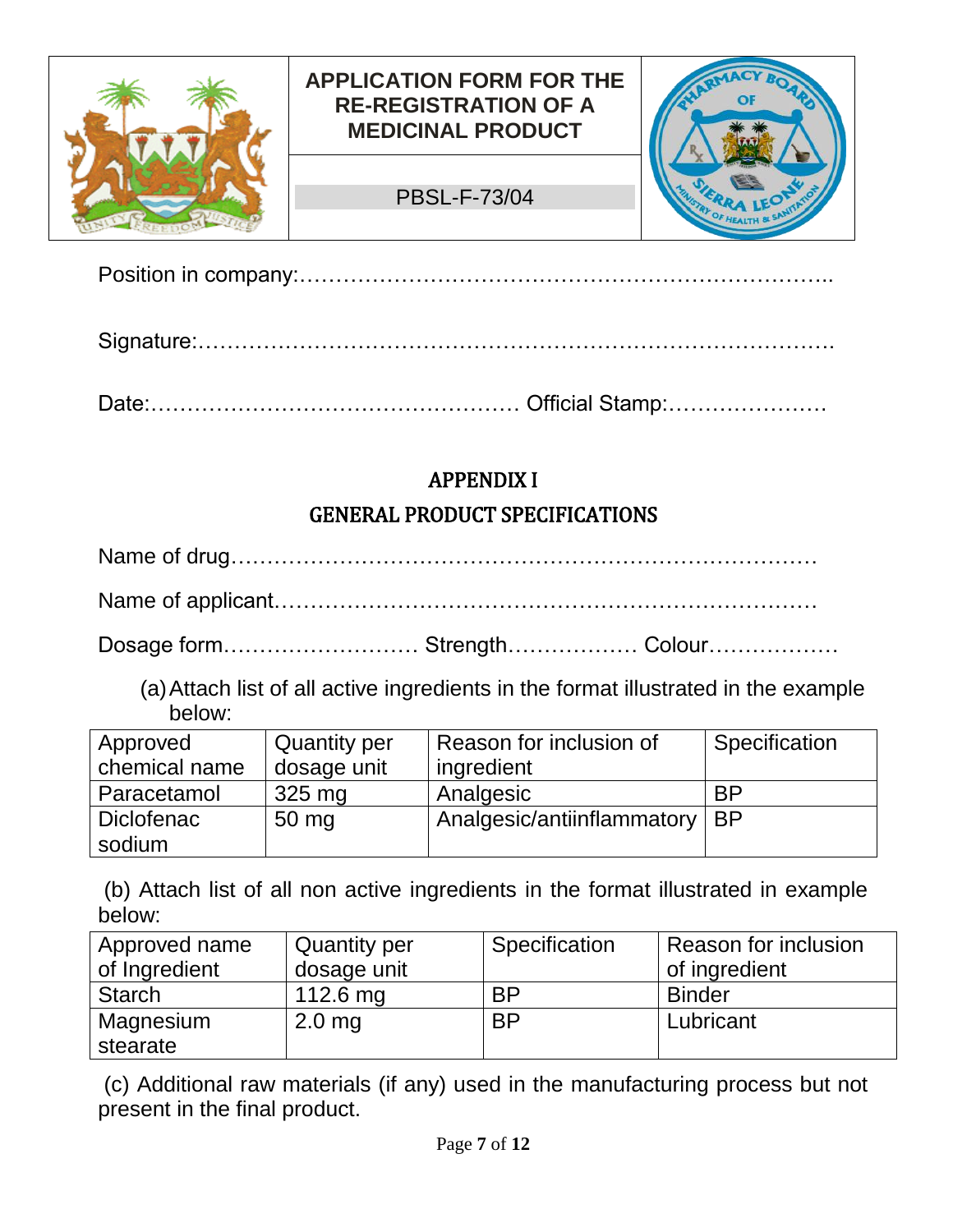

#### PBSL-F-73/04



(d) Give specifications of packaging materials (where no specifications for packaging materials exist, this must be mentioned)

……………………………………………………………………………………… ………………………………………………………………………………………

(e) List any ingredient liable to cause dependence and /or listed in the United Nations lists of psychotropic and narcotic drugs?

………………………………………………………………………………………

Reference to the following publications will, where applicable be accepted:

- I. British Pharmacopoeia
- II. European Pharmacopoeia
- III. United States Pharmacopoeia
- IV. International Pharmacopoeia
- V. British Pharmaceutical Codex
- VI. Extra Pharmacopoeia
- VII. Such other works of reference as may be approved by the Board from time to time.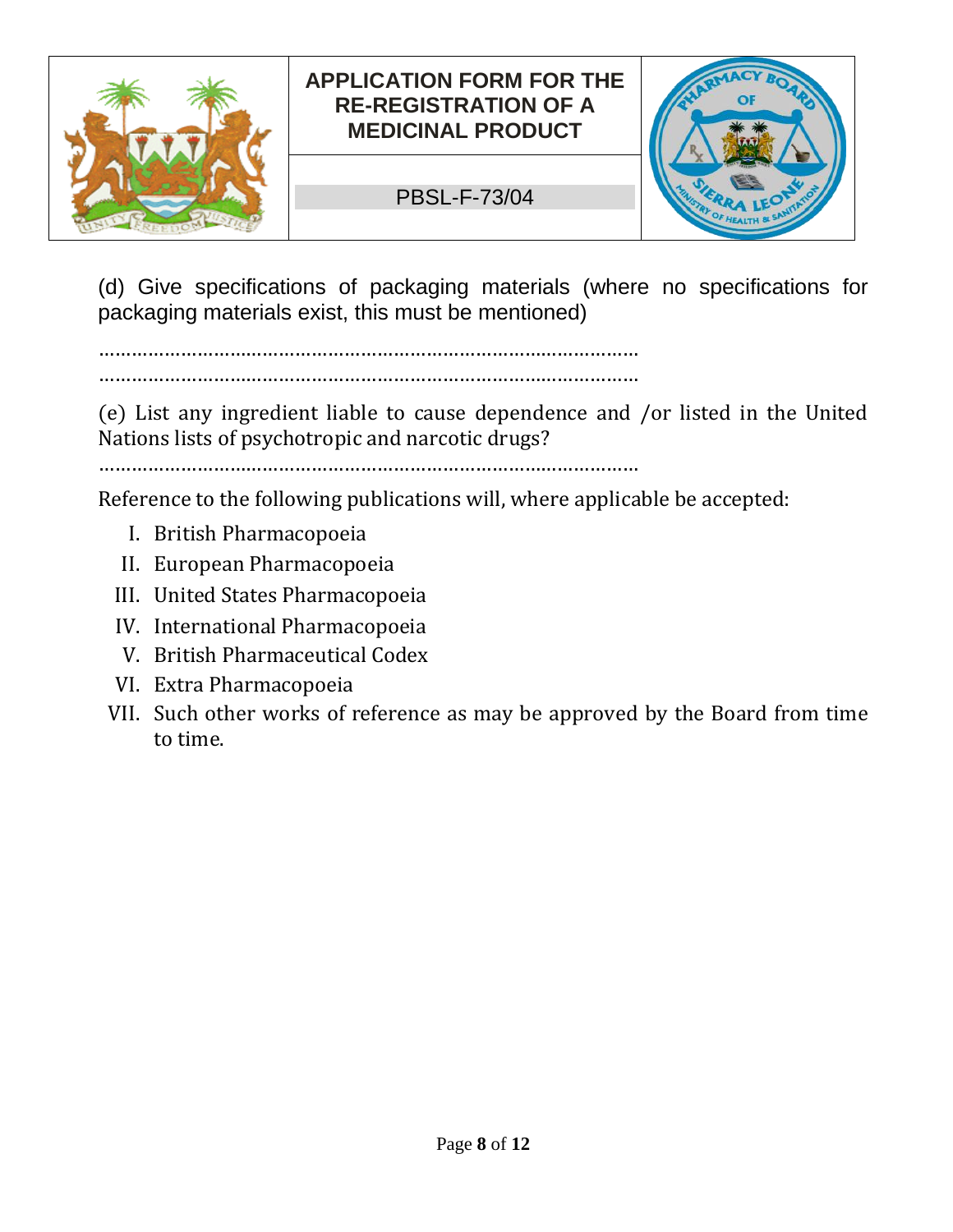

PBSL-F-73/04



## **APPENDIX II**

### **PARTICULARS OF MANUFACTURING PROCEDURE, RELATED CONTROLS AND DOCUMENTATION**

Name of Drug…………………………………………………………………… Name of Applicant ……………………………………………………………… Dosage Form………………………Strength …………… Colour ………… (a)Give a brief summary of the manufacturing procedure ………………………………………………………………………………………… …………………………………………………………………………………………

(b)Indicate the particulars of manufacturer(s) of each raw material used in the table below:

| Name of raw material | Name of manufacturer | <b>Address</b> |
|----------------------|----------------------|----------------|
|                      |                      |                |
|                      |                      |                |
|                      |                      |                |

(c)State estimated shelf-life of drug……………………………………………

………………………………………………………..………………………………

 **\*Refer to PBSL Guidelines for Registration of Medicinal Products**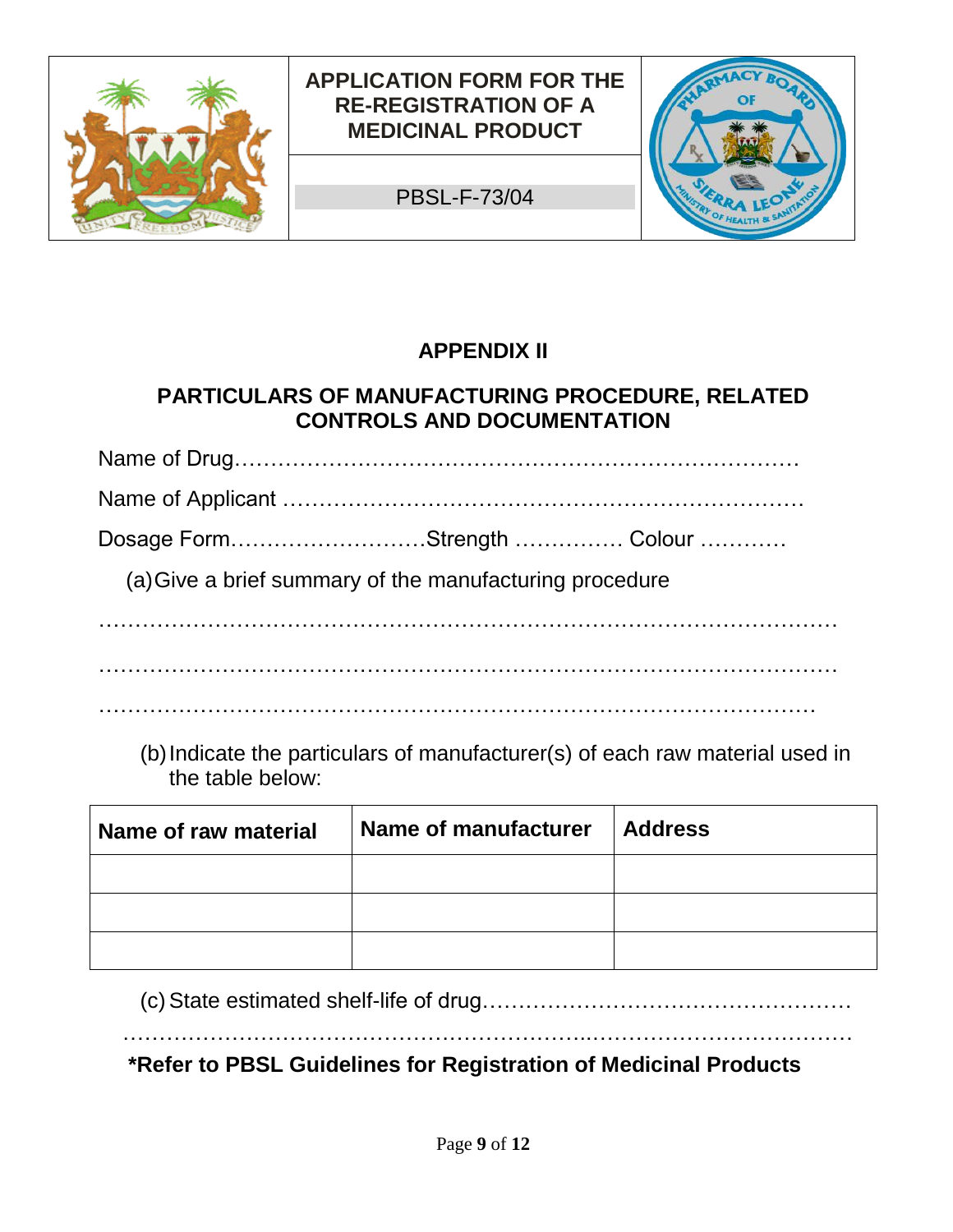

### **APPENDIX III**

## **ADMINISTRATIVE STATUS OF THE PRODUCT**

Name of Drug …………………………………………………………………………

Name of Applicant………………………………………………………………………

Dosage Form………………Strength ………………. Colour………………………

- (a) Attach a copy of Certificate of Pharmaceutical Product issued by the competent authority in accordance with the WHO Certification Scheme on the Quality of Pharmaceutical Products Moving in International `` Commerce.
- (b) Has the drug been registered in Sierra Leone? **YES** NO
	- (i) If YES, attach a copy of the certificate of registration in respect of such drug issued by the Pharmacy Board of Sierra Leone.
- (c) Has an application for the registration of the drug been made in any other country?

**THE SECOND SECOND SECOND SECOND SECOND SECOND SECOND SECOND SECOND SECOND SECOND SECOND SECOND SECOND SECOND SECOND SECOND SECOND SECOND SECOND SECOND SECOND SECOND SECOND SECOND SECOND SECOND SECOND SECOND SECOND SECOND** 

(i) If YES, list countries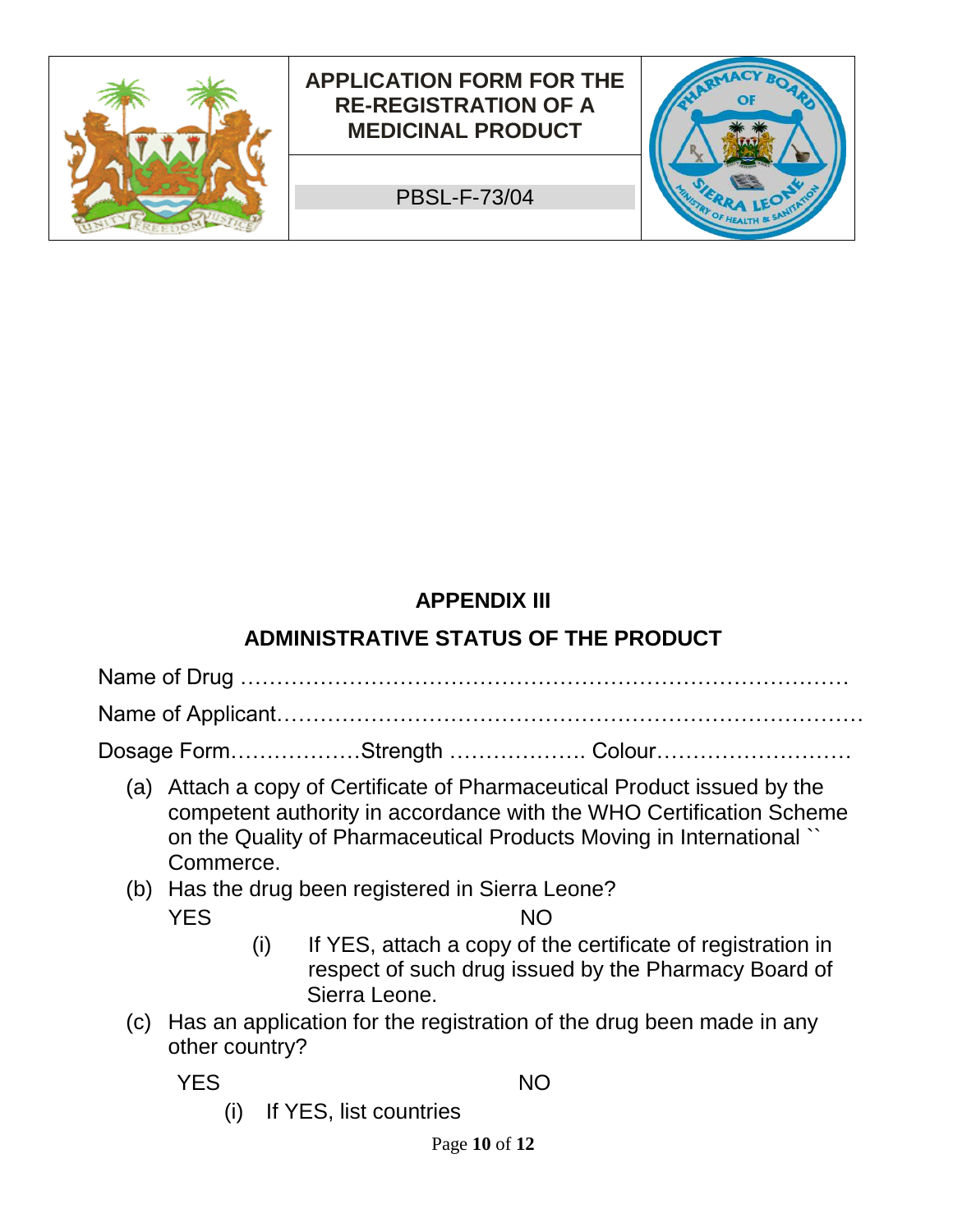